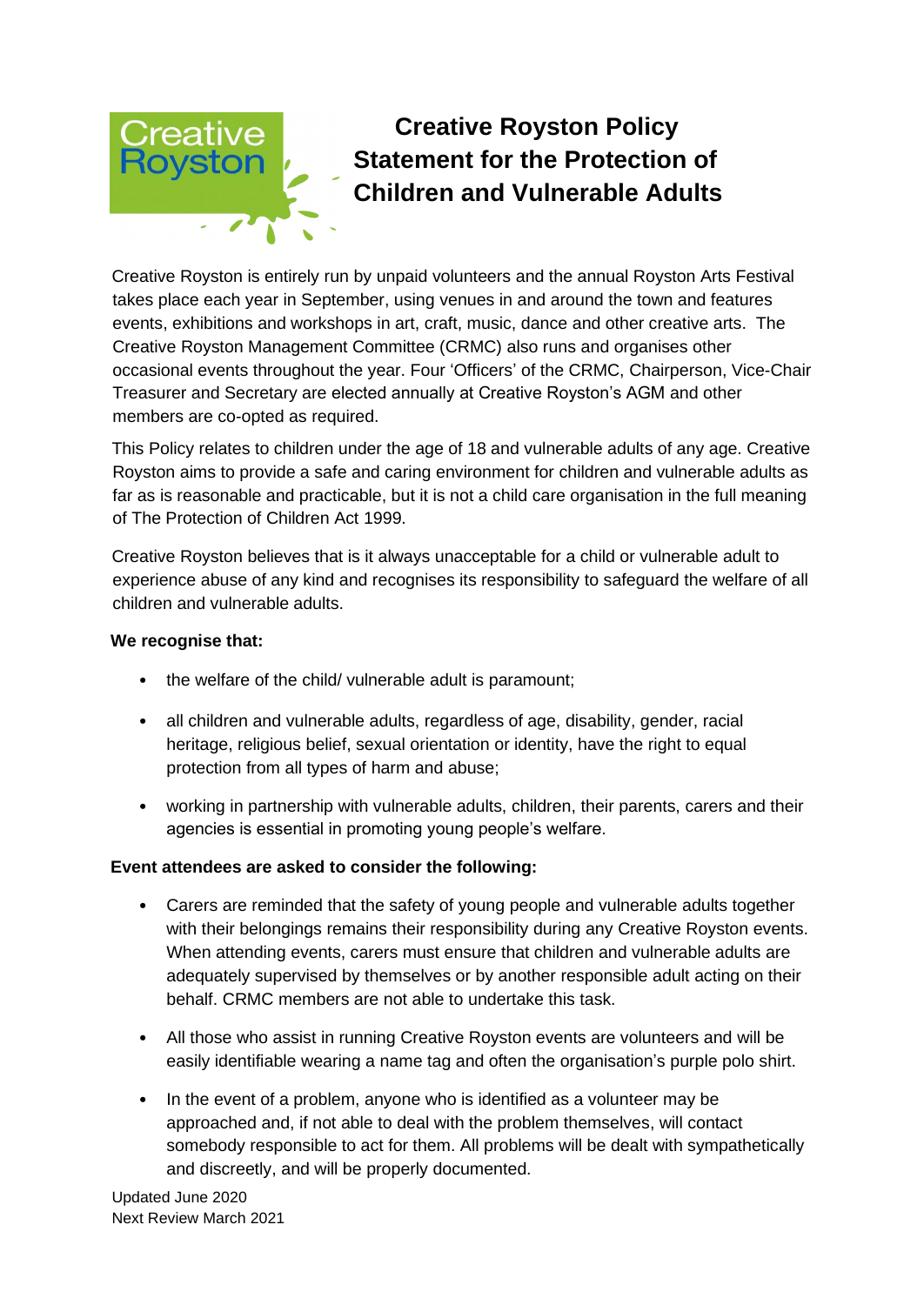- All Creative Royston volunteers are familiar with this Policy and the guidelines and definitions that follow.
- Carers may photograph their own children as long as this causes no delay or disturbance. Anyone participating in the festival will have given their permission to be photographed or videoed by official representatives of the Festival or local press for publicity purposes.
- It is not possible to record any performance.
- It is not our policy to take mobile phones from children or stop them using these to photograph or video, but carers are asked to ensure they are used responsibly.
- This Policy is kept under review by the Management Committee and will be improved or enhanced from time to time as may be deemed necessary.
- All CRMC Members and volunteers are given a copy of this Child Protection Policy with the following Code of Good Practice and Definitions of Abuse. They will pass any concerns to one of the nominated officers (listed at the end of this document), and are expected to observe all the agreed procedures.

# **Code of Good Practice for Creative Royston Volunteers**

- Good practice includes valuing and respecting children/vulnerable adults as individuals and the adult adoption of appropriate conduct. Appropriate conduct excludes bullying, shouting, inappropriate language, racism, sectarianism, sexism or other form of discrimination.
- It is important to avoid having physical contact with children/vulnerable adults who attend Creative Royston events.
- It is not good practice to take children/vulnerable adults home alone in a car however short the journey may be.
- Do not make suggestive or inappropriate remarks to or about a child/vulnerable adult, even in fun, as these could be misinterpreted.
- Those who abuse children/vulnerable adults can be of any age (even other children), gender, ethnic background or class. It is important not to allow personal preconceptions about people to prevent the appropriate action being taken.
- It is the responsibility of every adult to prevent the physical, sexual or emotional abuse of children and vulnerable adults wherever they can and to report any actual or suspected abuse that comes to light.

**Note** - scope for abuse will be minimised if Creative Royston events are run with the safety of all its members in mind and sensible steps are taken in dealings with children/vulnerable adults. If an allegation is made, or concerns are raised, they should – with minimum delay – be brought to the attention of one of the persons named at the end of this document.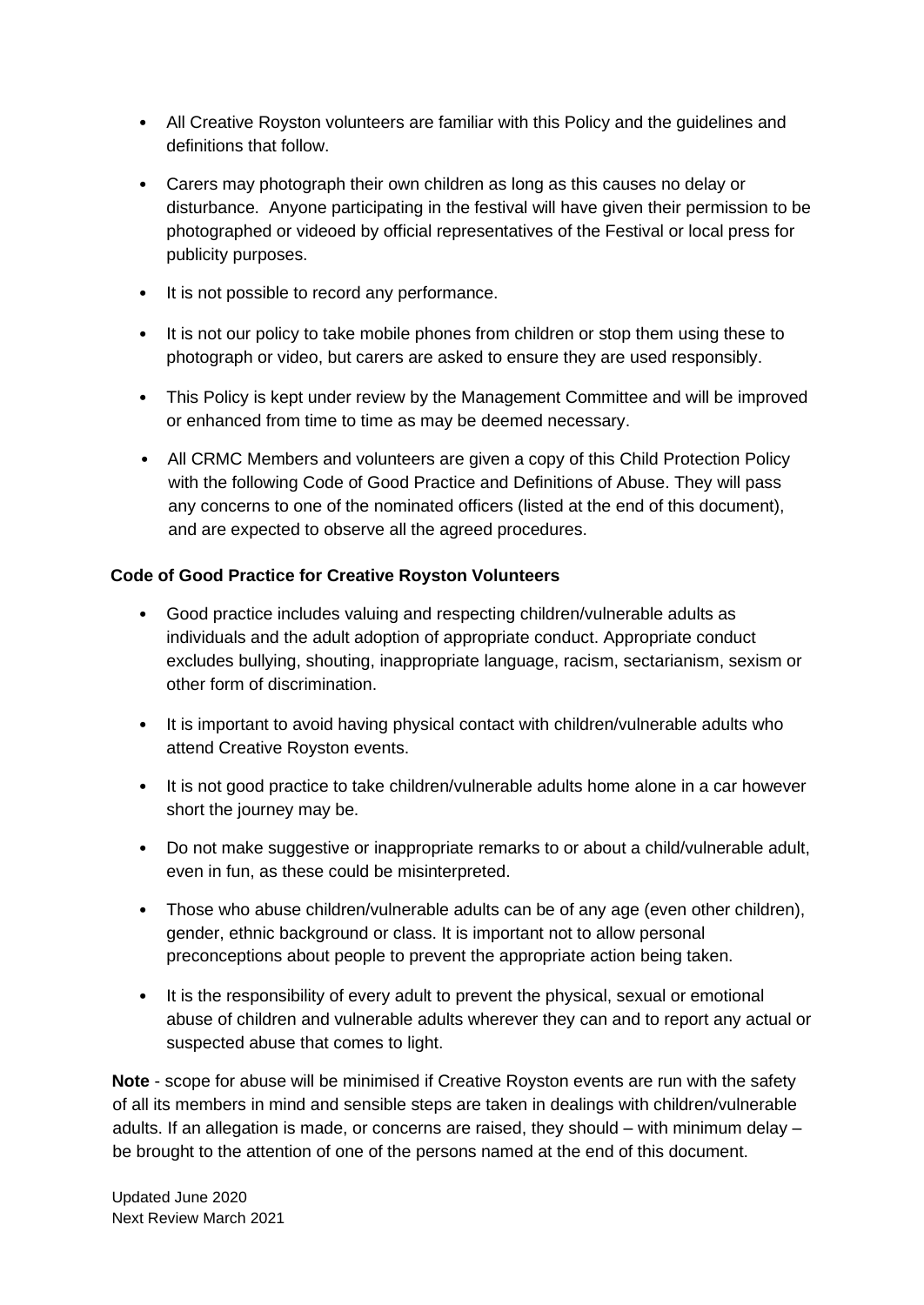## **DEFINITIONS OF ABUSE**

The following definitions of child abuse are taken from the HM Government publication "Working Together to Safeguard Children" 2006.

**PHYSICAL ABUSE**. Physical abuse may involve hitting, throwing, poisoning, burning or scalding, drowning, suffocating or otherwise causing physical harm to a child. It may be the result of a deliberate act, but also could be caused through the omission or failure to act to protect.

**EMOTIONAL ABUSE**. Emotional abuse is the persistent emotional ill treatment of a child such as to cause severe and persistent adverse effects on the child's emotional development. It may involve conveying to children that they are worthless or unloved, inadequate, or valued only insofar as they meet the needs of another person. It may feature age or developmentally inappropriate expectations being imposed on children. These may include interactions that are beyond the child's developmental capability, as well as overprotection and limitation of exploration and learning, or preventing the child participating in normal social interaction. It may involve causing children frequently to feel frightened or in danger, or the exploitation or corruption of children. Some level of emotional abuse is involved in all types of maltreatment of a child, though it may occur alone.

**SEXUAL ABUSE**. Sexual abuse involves forcing or enticing a child or young person to take part in sexual activities, whether or not the child is aware of what is happening. The activities may involve physical contact, including penetrative (e.g. rape, buggery or oral sex) or nonpenetrative acts. They may include non-contact activities, such as involving children looking at, or taking part in the production of pornographic material or watching sexual activities, or encouraging children to behave in sexually inappropriate ways.

**NEGLECT**. Neglect is the persistent failure to meet a child's basic physical and/or psychological needs. It may involve a parent or carer failing to provide adequate food, shelter and clothing, failing to protect a child from physical harm or danger, or the failure to ensure access to appropriate medical care or treatment. It may also include neglect of, or unresponsiveness to a child's basic emotional needs.

# **ADVICE ON RESPONDING TO AN ALLEGATION.**

The following information is intended to assist you should you become involved in a potential child protection situation:

- a) Always stop and listen straight away to someone who wants to tell you about incidents or suspicions of abuse, and stay calm. Take what is said seriously: it is rare for children to make false allegations.
- b) If you can, write brief notes of what they are telling you while they are speaking these may help later if you have to remember exactly what was said. Keep your original notes however rough: it is what you wrote at the time that may be important later, not a tidier and improved version you wrote up afterwards. If you don't have the means to write at the time, make notes of what was said as soon as possible afterwards.

Updated June 2020 Next Review March 2021